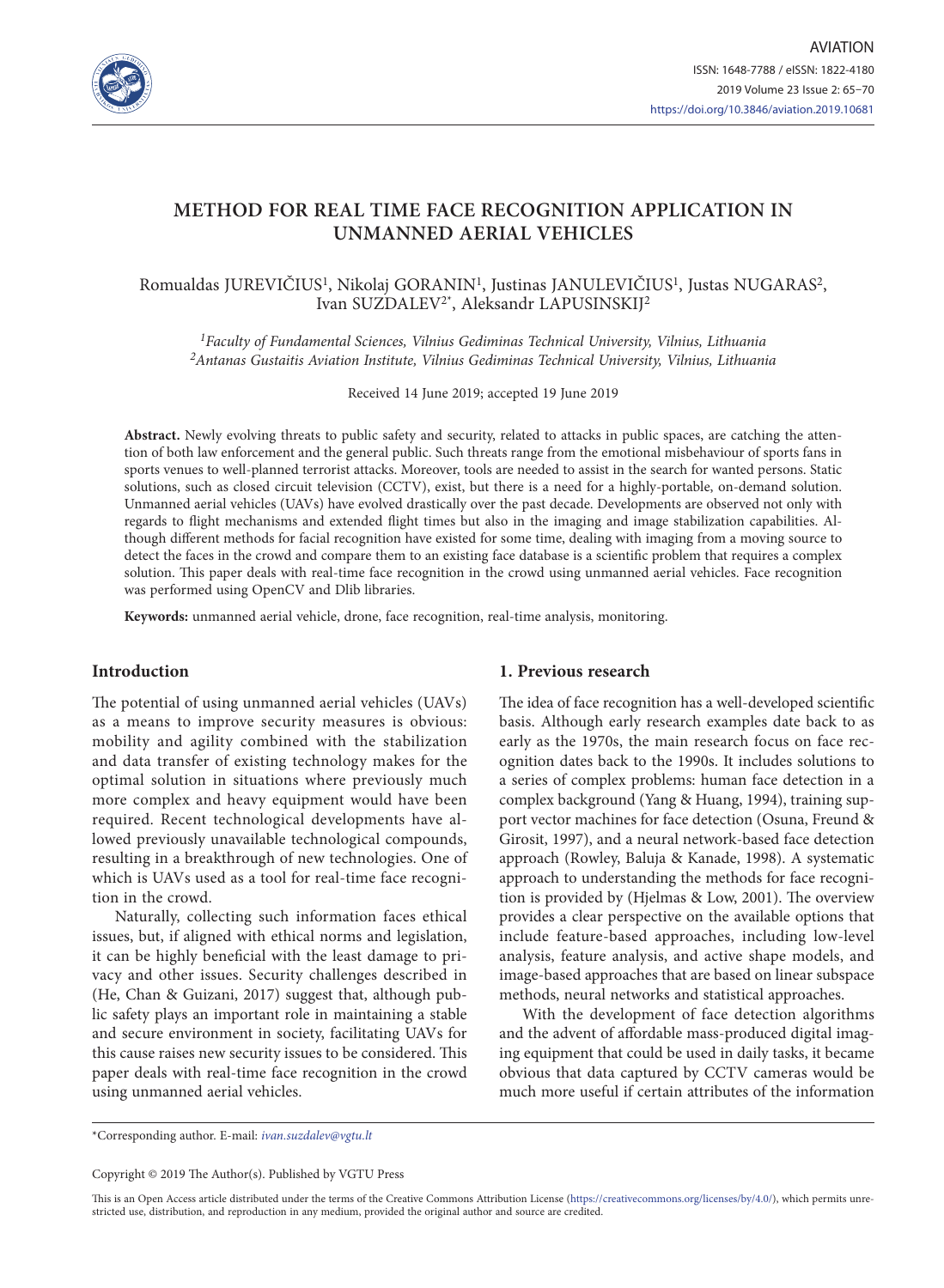could be added to the footage automatically as meta-data. This idea is supported by approaches found in the patent (U.S. Patent No. 15/486,109, 2018) and research papers (Panta, Roman-Jimenez & Sedes, 2018). In this sense, a new technological opportunity arises – it is possible to store semantic information rather than raw data.

If the ability for face detection is combined with a more portable device, enabling the positioning of the imaging equipment to an exact location, where the monitoring is required, new, highly agile technology can be conceived. The latest developments in unmanned aerial vehicles offer exactly that – they are very portable, can be positioned virtually anywhere in a three-dimensional space and have phenomenal stability required for sufficient-quality imaging. Some recent application examples are photogrammetry of crime scenes (Edelman & Aalders, 2018) and personal security systems using drones (U.S. Patent No. 15/051,166, 2017).

### **2. The architecture of the system**

In light of the circumstances presented in the introduction of this paper, the aim of this research is to provide a method for real-time face recognition for UAVs. To achieve this goal and to build the system, the following issues are to be resolved in this research study.

1. Aerial imaging – focusing on flight positioning adapted to face recognition requirements. Skewing or distorting the graphical information of the face reduces the accuracy of face detection and identification abilities. Flight positioning is investigated with regards to the following parameters: speed and the horizontal and vertical angles between the face and the camera. The influence of the vertical and horizontal angles is investigated as presented in [Figure 1.](#page-1-0)

2. Media transmission – to ensure real-time or very close to real-time analysis, the media acquired by the UAV has to be efficiently transmitted with sufficient quality.



<span id="page-1-0"></span>Figure 1. The model for assessment of the influence of the a) vertical and b) horizontal angle between the face and the camera

Media transmission is one of the key components to the successful operation of the system, as it has a direct influence on the timeliness and quality of the media used for face detection and identification

3. Face detection – a method to recognize facial features and identify objects as faces within the required environment. In ideal conditions (e.g. white background and one face looking forward), the issue seems non-significant, but, when it comes to crowds and a lot of background noise, underexposure or overexposure of images, a robust method has to be used for face detection;

4. Face identification – after the detection phase, the face information has to be transformed in order to correctly identify a person. This means that skewness, tilt and shifting have to be corrected, lighting conditions optimized and certain portions of graphical information filtered to initiate the identification.

The proposed architecture of the system is built using readily available components combined with custom solutions, required for this application. The conceptual architectural layout is presented in [Figure 2.](#page-1-1)



<span id="page-1-1"></span>Figure 2. The proposed architecture of the system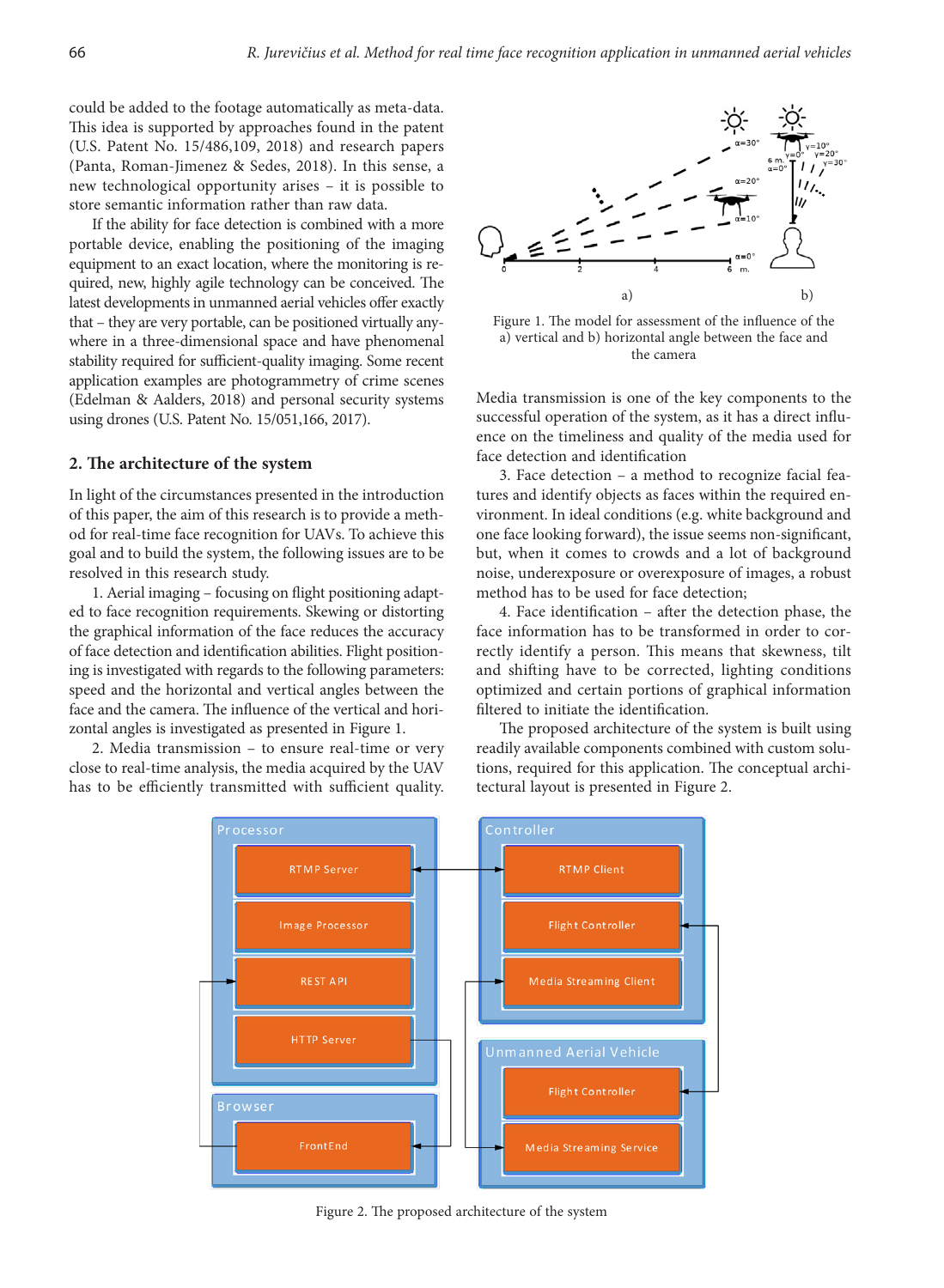#### **2. The technical realization of the system**

For the technical realization, a market available solution – a quadcopter unmanned aerial vehicle – has been used as the source for imaging. Recent developments in the product ensure that the imaging provides the best stability (Patent No. US 2014/0037278 A1, 2014) and flight positioning (Patent No. US 2017/0123425 A1, 2017).

A Raspberry Pi3 Model B (Raspberry Pi Foundation, 2018a) microcomputer with an Raspberry Pi cam v2 camera was used for the filming and media transmission (Raspberry Pi Foundation, 2018b). The main characteristics of the Raspberry pi3 microcomputer are quad-core 1.2 GHz 64-bit ARM A53 processor, 1 GB LPDDR2-900 RAM, supported Wi-Fi 802.11n network, and integrated VideoCore 4 graphics processor used for image processing. The camera module used supports resolutions up to 4k; however, due to technical capabilities, the microcomputer was able to film and transmit media at a maximum resolution of 1080p at 30 frames per second. During trialling the media was transmitted from the Raspberry Pi system to a processing computer via Wi-Fi using the RTMP and applying for the FFmpeg programme. It is notable that the transmission of media via a network using the Raspberry Pi microcomputer results in delays in the system operation, the transmitted media is delayed by 3–4 s. Such delays are permissible in the processing chain, however, such a view would not be reliable for vehicle control.

In the system, the OpenCV (OpenCV, 2018a) package was used for image processing. The main functions needed for this system are image size adjustment, cutting and changing colour. OpenCV denotes images as multidimensional matrixes. The main object describing an image is Mat. It includes the information on image size, method of storage and a reference to the pixel matrix. The pixel matrix can be multi-layered, with the number and value of layers determined by the method of storage. Therefore, in essence, the OpenCV frame object is close to raw data and is not compressed. Each processed frame has to be converted into a Mat object. Since face recognition is the core of this system, it is a critical step.

The recognition was carried out in five stages (Figure 3).

Before identifying a face, its place in the image had to be detected. Face detectors were used to identify the face location. Without detecting the faces in the image, it was impossible to use them for recognition. It was also important to detect as many faces in the crowd as possible. Additionally, during this step, it was key to minimise the false-positive responses, cases when an object is erroneously detected as a face. The main criteria for the face detection algorithm used for this system were speed and accuracy.

Since a high-resolution image was used, a high number of faces in the crowd was detected, and, as a result, the speed of the algorithm was very important. There were many additional details present in the filmed media, so it was necessary for the algorithm to not detect false responses, as this would lead to a superfluous comparison of faces and calculation of results. The simplest Viola-Jones algorithm (Wang, 2014) was not applicable to the system, because, despite being very fast, it is not accurate enough and is very susceptible to disturbance.

The OpenCV library, used for image processing, employs two different face detection algorithms: one is based on Haar cascades (OpenCV, 2018b), and the other on Local binary patterns (LBP) cvlbp. The algorithm based on Haar cascades is similar to the classic Viola-Jones but has more layers of features, thus inheriting the same problems. The LBP based algorithm is faster but is also less accurate. A good speed/accuracy ration is shown by face detector dlibd, found in the Dlib package. Dlib uses a classic The histogram of oriented gradients (HOG) based detector connected to a direct classifier, an image pyramid, using the moving frame detection scheme. To compare the Dlib detector with OpenCV detectors, the characteristics of the former are better, as it captures fewer false-positive faces (Dlib, 2018a). The face detection algorithm used by Dlib has sufficient speed and accuracy; therefore, it was used in the system that was designed.

Once the face was detected in an image, it was oriented during the next step. Orienting the faces minimised the impact of face position variation on face identification. Since faces in a crowd can be oriented in many directions, this step is essential and allows obtaining better identification results. The Dlib library has a trained model which detects 68 semantic face points. On the basis of these points, it is possible to orient the face using affine transformations. The model is quite fast, and, as such, will not cause great delays in the system and will improve the face recognition process. Finally, a face recognition module was required. The main available open-source packages carrying out face recognition algorithms are OpenFace (OpenFace, 2019) and Dlib (Dlib, 2018b). The Dlib package was used in the system since the OpenFace package is not updated regularly and uses many of the functions present in the Dlib package.

The system applies a trained resnet\_v1 model (ResNet, 2019). The Rasnet model expresses facial features as a 128-dimension vector, and faces are compared using a vector difference. This model has an accuracy of 99.38, which is sufficient for the system application aims. Based on the system requirements and elements described previously, the system architecture was designed. The me-



Figure 3. Stages of face recognition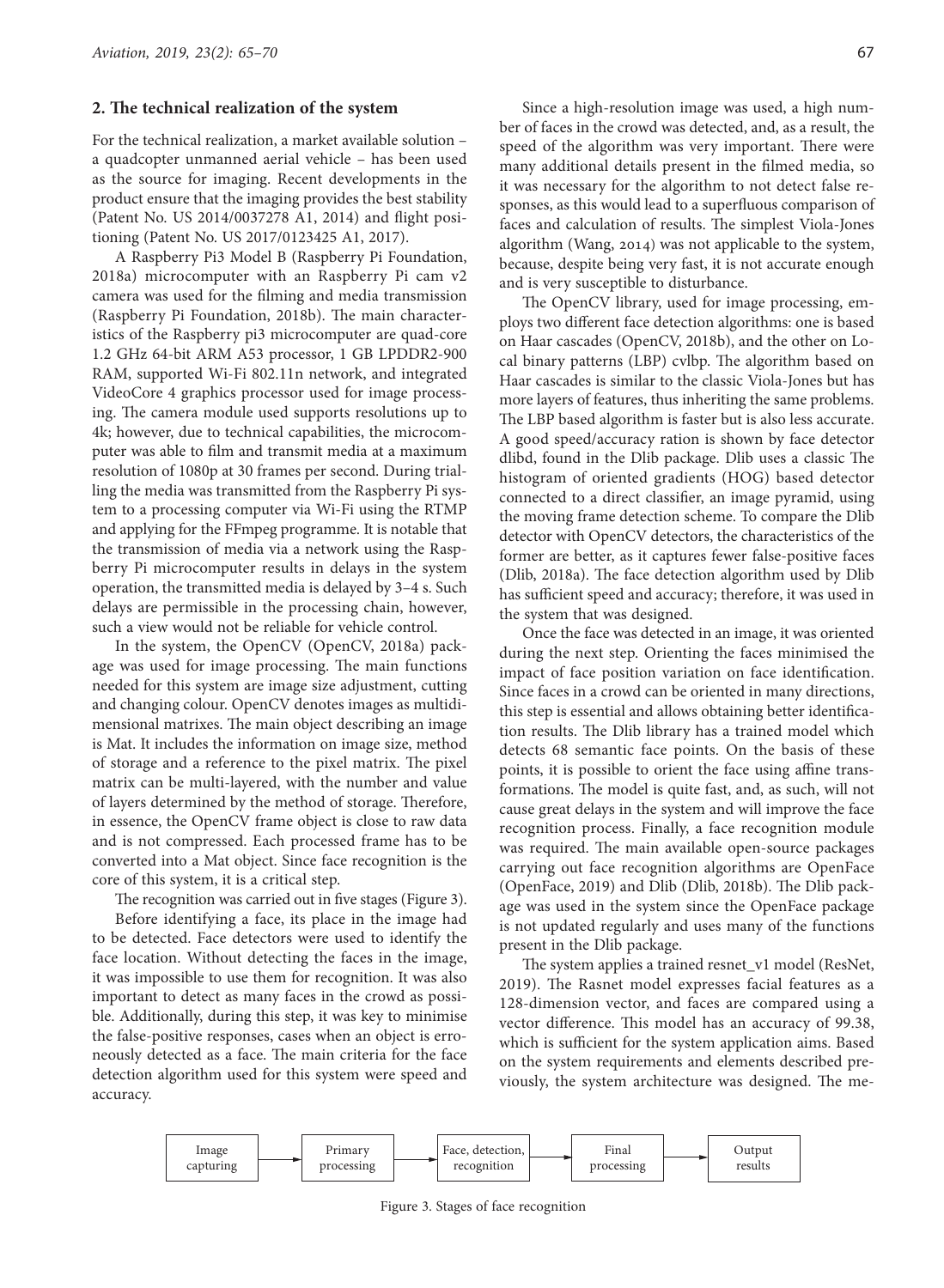

Figure 4. Diagram of the experimental system

dia stream, required for UAV control, was streamed to the control panel, using a DJI Mavic Pro UAV; media data was transmitted via the OcuSync system (OcuSync, 2018). Media data from the operator control panel was re-transmitted to the RTMP server (Figure 4). The main processing system was connected to the UAV into a single network via Wi-Fi or wired link depending on the UAV system that was employed. The main processing system consisted of the RTMP server module, image processing module, Dlib bindings, REST API interface and an HTTP server module.

Face detection, primary processing and identification operations were carried out in the server. The images were compared with the available images of human faces. This database consist from 13233 faces. Data was kept in the SQL database PostgreSQL. The OpenCV was used for image processing in the system server, whereas machine learning algorithms were applied using the Dlib library. The operations requiring the most resources from the system were transferred to the server, as a result, it worked at quite a sufficient speed. Had the images been processed in the UAV, firstly, there would not have been enough computational resources; secondly, the energy reserve necessary for the flight would be quickly depleted. Current data transfer technologies allow transferring image processing, without introducing major delays into the system.

Go programming language was applied for the backend part of the system (Go, 2019). Programmes written in Go language are compilable. As a result, they are very fast and have appropriate libraries for network request control, so do not need a separate request control server Nginx or Apache). In the server, the programme was connected with other elements of the system using the per REST JSON interface. A web-based programme was used for the user interface. It was written in Javascript using Vue.js library (VueJs, 2019). This one-page programme interacted with the server via a REST interface. The web based programme was the main tool of the operator working with the system.

#### **3. System testing**

During the first test, the dependency of Euclidean distance on aircraft filming distance and vertical angle was determined (Figure 5).

It is evident from the linear regression curve that the vertical angle does not have a significant impact on face recognition. This is due to the orientation of faces before transferring them to the recognition algorithm. The chain orienting mechanism works efficiently and can compensate for changes due to face orientation. Conversely, face detection posed much greater problems.

When the unmanned vehicle climbed higher than at a 30-degree angle, the face detection system was not able to detect the location of faces. After assessing the impact of flight distance, it is evident that a shorter distance has a positive impact on recognition, and the Euclidean distance is shorter when filming is done closer. Consequently, to obtain the best recognition results, it is necessary to either film from as close as possible or to use lenses with greater focal length, which, however, were not available and could not be employed by the UAV used for testing.

That the line orienting step was successful was proven by the results of a trial during which the impact of horizontal deviation on the Euclidean distance between the



Figure 5. Euclidean distance at a vertical deviation angle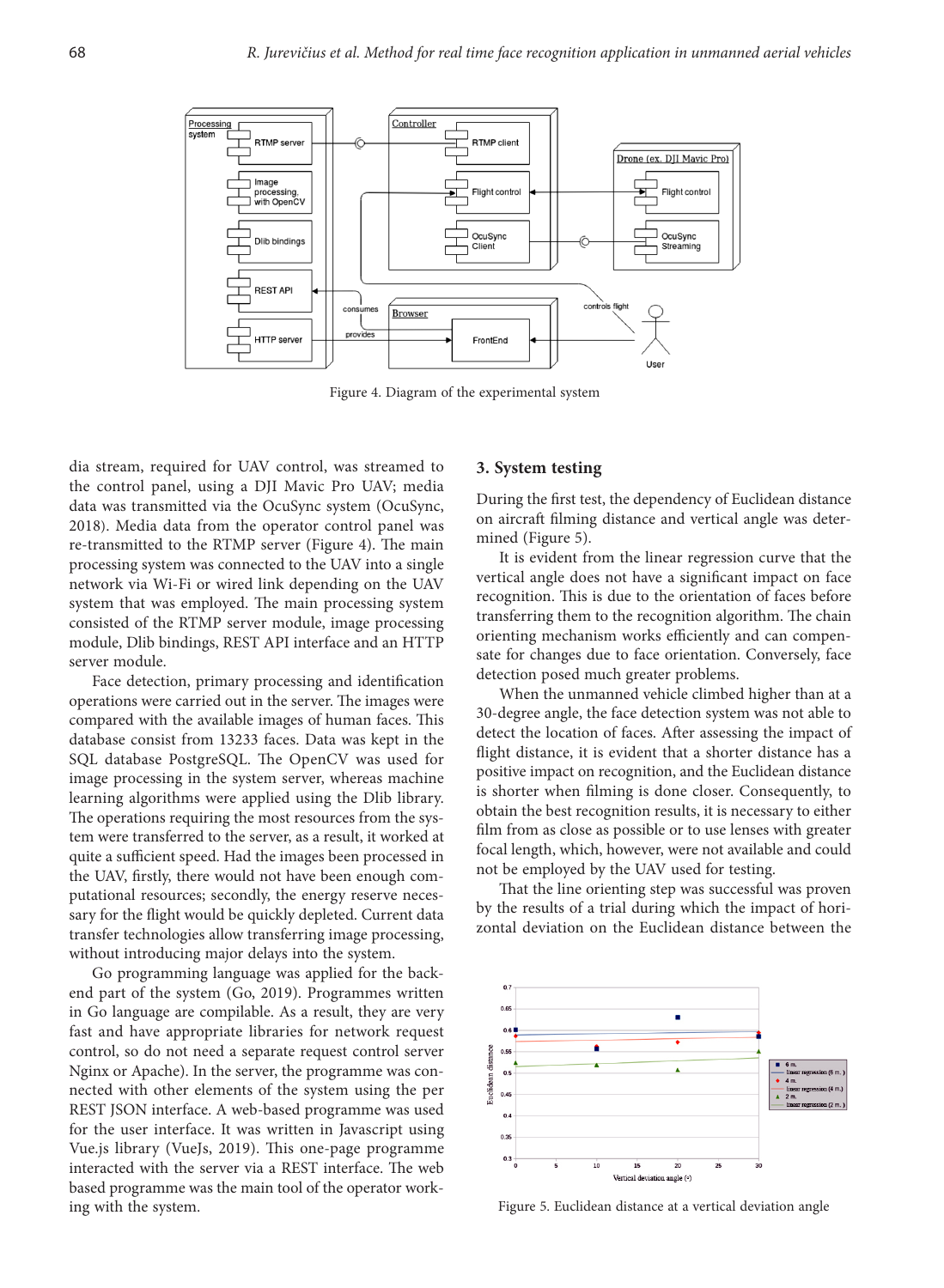compared and filmed face images was assessed. The results of this test are illustrated in Figure 6.

As shown by the linear regression curve, horizontal deviation did not significantly distort the face and the Euclidean distance remained stable.

It has to be stressed that once a 35-degree angle is passed, the face system is unable to detect faces; also, past this value, it was not possible to determine the deviation. Faces were not detected successfully using the chosen HOG algorithm if the deviation from the face was greater than 35 degrees horizontally, or greater than 30 degrees vertically from normal of face. This means that to obtain the optimal performance of the system, the UAV must be positioned within these minimums. Up to these deviation values, the face is successfully oriented using the orienting algorithm.

The findings of the impact of illumination on face recognition show that critical illumination conditions, both high and low, cause notable difficulties for the recognition process. If the illumination was too high, the images were affected by shadows, which in turn affected the facial expression output obtained via the recognition algorithm. With illumination too low, the UAV's camera was not able to adapt when correcting the lens, sensitivity and exposure. The image would become too dark, making it much more difficult to identify images in the processing chain. Faces were not detected in dark images. It is worth noting that, with the illumination being too low, the UAV used for testing becomes unstable, its optical position control sensors stop working, and it is dangerous to use it under such conditions.

The test to determine the dependence of system delays on aircraft distance yielded results that were expected – delays increase with increasing UAV distance. When measuring delays, it was noticed that as the delays got longer when the UAV moved further away, more interference was observed in the stream. Interference damaged part of the frames so badly that they could not be used for recognition. Finally, the system was tested for its main purpose – identifying people in a crowd. These tests were done with a higher number of human faces, thus simulating a crowd. The crowd testing showed that the impact of the number of faces on system speed is not significant.

During the tests, the number of frames per second remains stable, at 11 frames per second, with every 10th frame used for recognition. This is possible since face detection, the stage that requires the most resources and takes the longest, does not depend on the number of images. In average, face detection, while processing a 1920×1080 px frame, took around 320 ms, the orientation of one face – 1–2 ms, computation of its expression vectors – 60 ms, and the computation of the Euclidean distance  $-1-2$  μs. The speed of the system would be affected more significantly if the faces were processed more often or the number of them was extremely high – 30–50 faces and more. During the last test, the optimal value of the weighted Euclidean distance was assessed, in order to successfully categorise the people in the test crowd. In the crowd, 12 people were detected, half of whom were denoted as suspects. It must be stressed that the weighted value test is rather subjective under the given conditions and the persons in the image; however, it still allows making a preliminary assessment of its optimal value. The findings of this test are provided in Figure 7. As indicated by the results, the optimal threshold value is within the limits of  $0.5-0.6$ .

In the case of many similar faces and when a specific person has to be identified, the threshold value can be lowered in order to minimise the allowable difference among faces. If the threshold value is too low, the recognition becomes problematic, since the face in the image will have to be very similar, and, with changing conditions concerning face orientation, illumination, etc., it is very unlikely. Increasing the threshold value poses a danger of merging with another person's face, so the threshold value should not be increased too much. It has been determined that the system operates best when the UAV's vertical and horizontal deviation angles do not exceed 30 degrees from the face. The face orientation algorithm is able to compensate deviations within these limits successfully. Also, for the system to work well, the average illumination has to be within 100 to 5000 lx.

If the illumination is greater, system operation is affected by shadows and disturbances, and if it is lower – the face contrast decreases, it becomes too dark. It is necessary to maintain the UAV as close to the operator as possible if the delay time is important. When the UAV moves





Figure 7. True-negative and False-positive according to the<br>Fuclidean distance at a horizontal deviation angle Euclidean distance